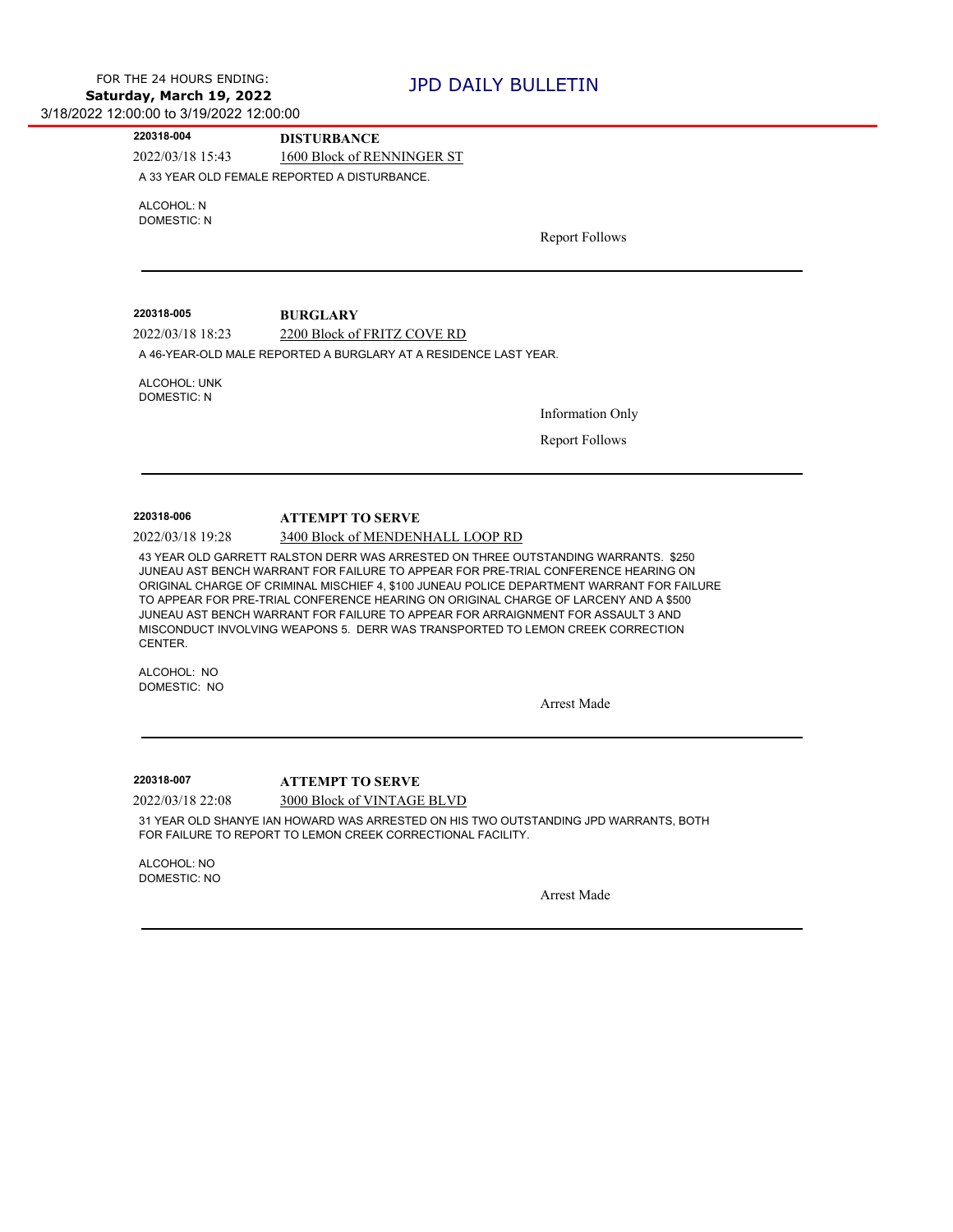| 220318-008                         | <b>TRAFFIC STOP</b>                                                                      |
|------------------------------------|------------------------------------------------------------------------------------------|
| 2022/03/18 23:27                   | 5100 Block of GLACIER HWY                                                                |
|                                    | 22 YEAR OLD ALISI TUILOTUMA MAAKE WAS CITED AND RELEASED FOR RECKLESS DRIVING.           |
| ALCOHOL: NO                        |                                                                                          |
| <b>DOMESTIC: NO</b>                | <b>Arrest Made</b>                                                                       |
|                                    |                                                                                          |
|                                    | <b>Report Follows</b>                                                                    |
|                                    |                                                                                          |
|                                    |                                                                                          |
| 220319-001                         | <b>WELFARE CHECK</b>                                                                     |
| 2022/03/19 00:19                   | <b>JUNEAU AREA</b>                                                                       |
| ALCOHOL: UNK<br><b>DOMESTIC: N</b> | REPORT OF A MISSING 61-YEAR-OLD MALE. HE WAS LATER LOCATED BY A FAMILY MEMBER.           |
|                                    | Call Cancelled                                                                           |
|                                    | <b>Report Follows</b>                                                                    |
|                                    |                                                                                          |
|                                    |                                                                                          |
| 220319-002                         |                                                                                          |
| 2022/03/19 03:28                   | <b>DISTURBANCE</b><br>200 Block of FRONT ST                                              |
|                                    | 48 YEAR OLD JUAN RANGEL WAS ARRESTED ON HIS \$50 JPD WARRANT. RANGEL WAS LODGED AT LEMON |
| CREEK CORRECTIONAL.                |                                                                                          |
| ALCOHOL: UNK                       |                                                                                          |
| <b>DOMESTIC: NO</b>                |                                                                                          |
|                                    | <b>Arrest Made</b>                                                                       |
|                                    |                                                                                          |
|                                    |                                                                                          |
| 220319-003                         | <b>CONDITIONS VIOLATION</b>                                                              |
| 2022/03/19 04:14                   | 2100 Block of RADCLIFFE RD                                                               |
|                                    | A 46-YEAR-OLD FEMALE REPORTED A 38-YEAR-OLD MALE HAD VIOLATED CONDITIONS OF RELEASE.     |
| ALCOHOL: Y                         |                                                                                          |
| <b>DOMESTIC: Y</b>                 | Report Follows                                                                           |
|                                    |                                                                                          |
|                                    |                                                                                          |
|                                    |                                                                                          |
| 220319-004                         | <b>DOMESTIC DISPUTE</b>                                                                  |
| 2022/03/19 07:06                   | 1900 Block of DAVIS AVE                                                                  |
| TRANSPORTED TO AND LODGED AT LCCC. | 26 YEAR OLD KELSEY GRACE-LILLIAN JOHNSON WAS ARRESTED FOR DV ASSAULT. SHE WAS            |
| ALCOHOL: Y                         |                                                                                          |
| <b>DOMESTIC: Y</b>                 | Service Rendered                                                                         |
|                                    |                                                                                          |